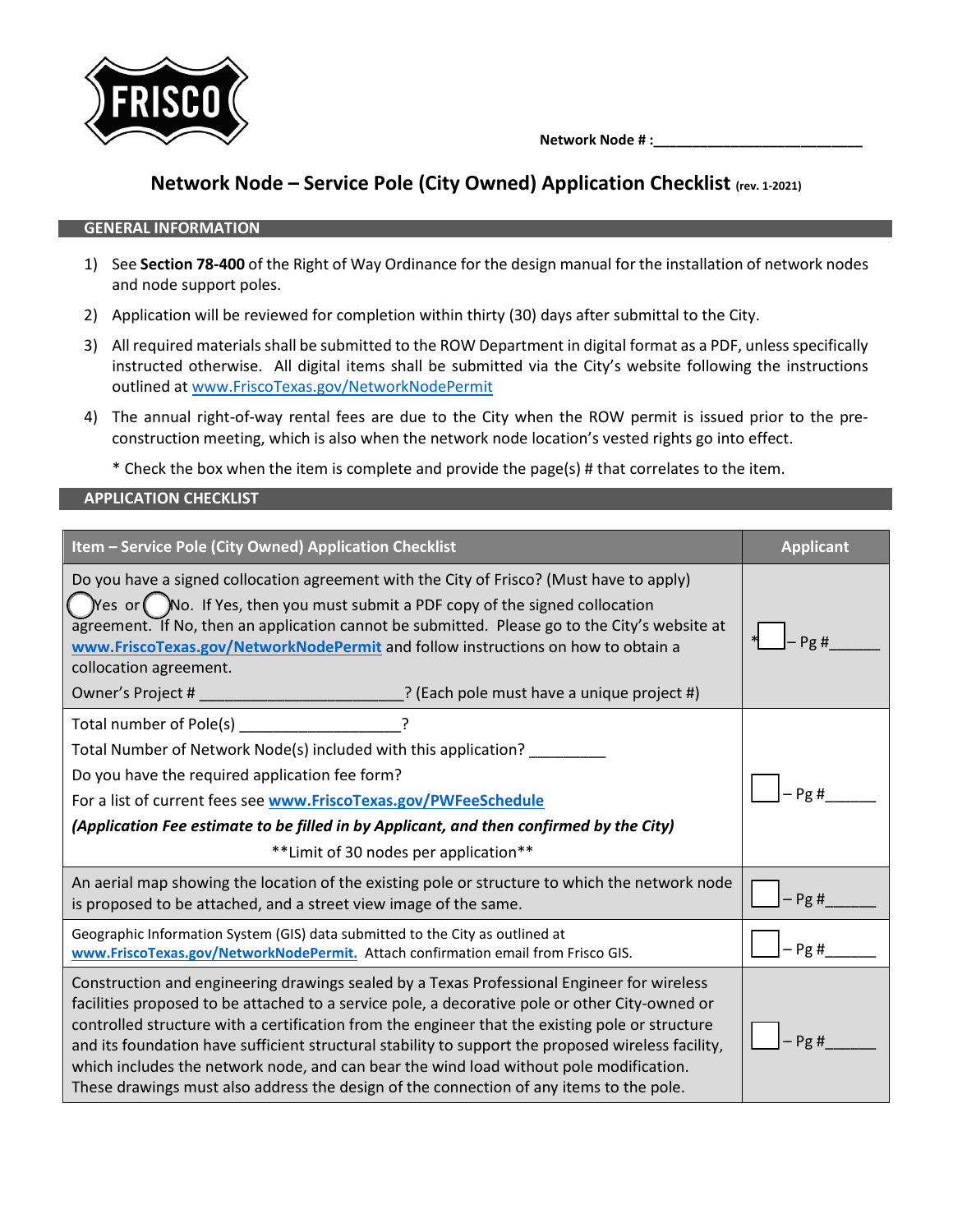

| Item - Service Pole (City Owned) Application Checklist, Continued                                                                                                                                                                                                                                                                                                                                                                               | <b>Applicant</b> |
|-------------------------------------------------------------------------------------------------------------------------------------------------------------------------------------------------------------------------------------------------------------------------------------------------------------------------------------------------------------------------------------------------------------------------------------------------|------------------|
| Any re-enforcement or replacement of a pole shall match the color of the existing pole.<br>Provide Color Code:                                                                                                                                                                                                                                                                                                                                  | $-$ Pg #         |
| If pole re-enforcement is necessary, provider shall submit sealed construction and engineering<br>drawings for the proposed alteration to the existing pole with a certification from the Texas<br>Professional Engineer that the modified pole will be structurally stable and can bear the wind<br>load to support the wireless facility, which includes the network node.                                                                    | Pg#              |
| Detailed drawings, with sealed calculations, showing strict conformity to the size limitations as<br>set forth in Chapter 284, in accordance with, but not limited to Section 284.002, (relating to<br>size of a micro network node), Section 284.003 (relating to size of network nodes), and Section<br>284.103 (relating to maximum pole height), as applicable.                                                                             | $-Pg#$           |
| Certification that the network node(s) comply with applicable regulations of the Federal<br><b>Communications Commission.</b>                                                                                                                                                                                                                                                                                                                   | Pg#              |
| Provide documentation showing the required breakaway supports for all city service poles.                                                                                                                                                                                                                                                                                                                                                       | - Pg #           |
| Documentation identifying the frequency on which the proposed network node will operate<br>and a certification that the proposed network node shall not cause any interference with the<br>City's traffic signal system, public safety radio system, private police cell system, or other City<br>communications infrastructure.                                                                                                                | Pg#              |
| The names and telephone numbers of at least two persons serving as emergency contacts for<br>the Provider who can be reached by telephone 24 hours a day, seven days a week, in the event<br>of an emergency.                                                                                                                                                                                                                                   | Pg #             |
| Sealed engineering drawings for the electrical service providing power to the proposed<br>network node, which must include the conduit size, circuit size, calculations for amp, and<br>distances running. Provider shall use 120 voltage when connecting to any City service pole or<br>decorative pole and shall provide a #2195 key to meter upon inspection.                                                                                | Pg #             |
| Scaled dimensional drawings or pictures of the proposed attachments of the network node to<br>the existing poles or structures as well as any other proposed wireless facility, indicating the<br>spacing from existing curbs, driveways, sidewalks, and other existing poles. This shall include a<br>before-and-after photo simulation image of the pole and all proposed attachments thereto<br>and associated standalone equipment.         | J- Pg #          |
| Scaled dimensional construction and engineering drawings that clearly show the existing public<br>right-of-way line and easements. These drawings also need to show all proposed network<br>node related equipment to be installed and their spacing from the City's existing utility<br>facilities. Such drawings shall also show a sectional profile of the public right-of-way and<br>identify all existing utilities and utility conflicts. | Pg #             |
| Based on the proposed scope of work, Provider shall submit a:<br>Traffic control plan<br>Trench safety plan<br>Storm water pollution prevention plan                                                                                                                                                                                                                                                                                            | - Pg #           |